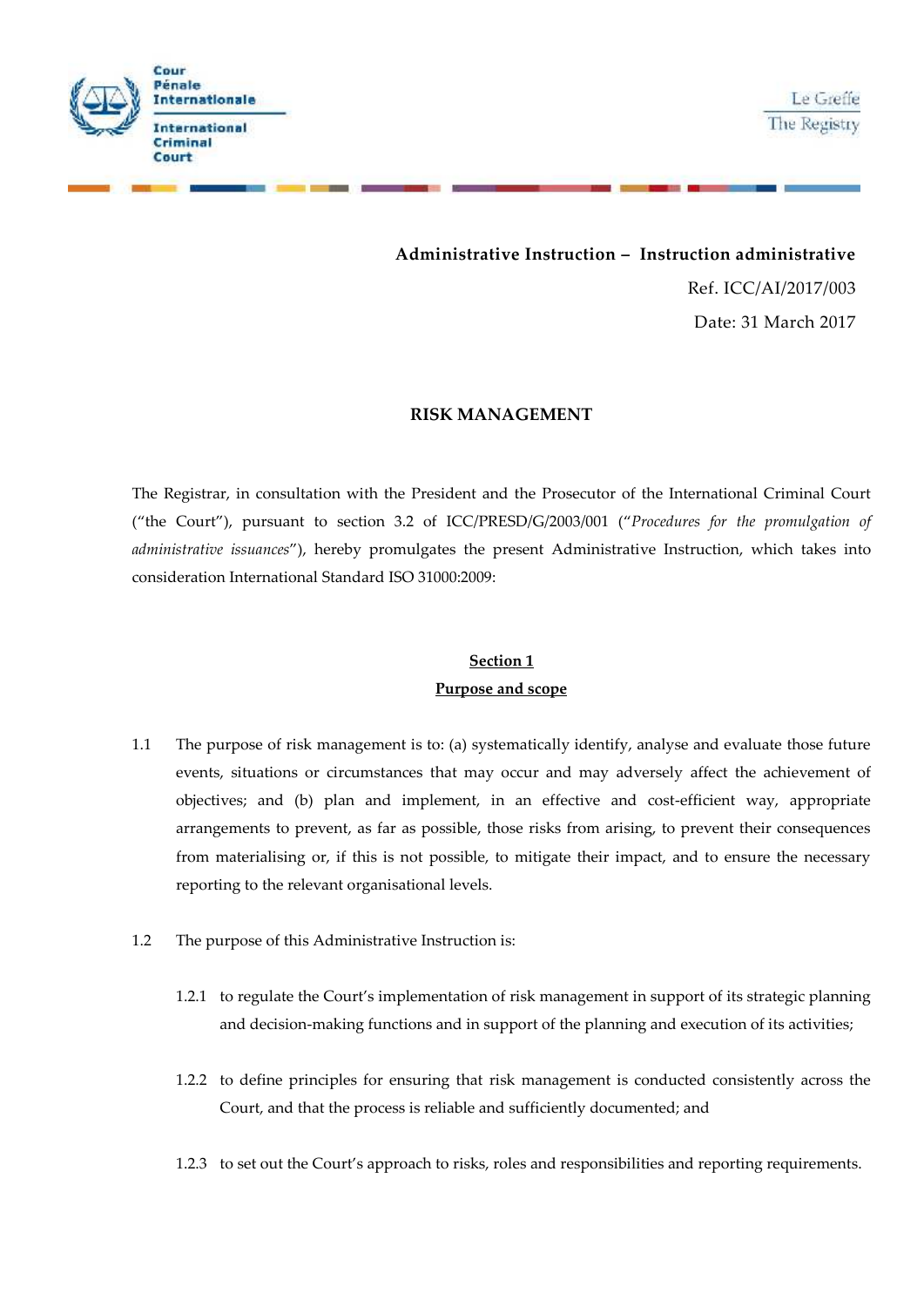- 1.3 The policy established under this Administrative Instruction applies to all activities of the Court. Risk management shall be implemented having regard to planning, resource management, responsiveness, cost-efficiency, reporting and information dissemination.
- 1.4 The development of Court-wide risk management initiatives is undertaken by the Registrar, in coordination with the President and the Prosecutor, and without prejudice to the provisions in the general framework of the Court's governance as set out in the Rome Statute.<sup>1</sup> The Director of the Division of Management Services is appointed by the Registrar, in consultation with the President and the Prosecutor, to coordinate Court-wide risk management initiatives.

## **Section 2 Definitions**

2.1 "Risk management" describes *coordinated activities to direct and mitigate risks to the Court.*

For the purposes of this Administrative Instruction, the following additional terms will have the following meanings, based on International Standard ISO 31000:2009: <sup>2</sup>

- 2.2 "Risk" refers to an *effect of uncertainty on objectives.*
- 2.3 "Risk management policy" refers to the *statement of the overall intentions and direction of the Court related to risk management.*
- 2.4 "Risk owner" refers to the *person with the accountability and authority to manage a risk.*
- 2.5 "Risk identification" refers to the *process of finding, recognising and describing risks.*
- 2.6 "Event" refers to the *occurrence or change of a particular set of circumstances.*
- 2.7 "Likelihood" refers to the *chance of something happening.*

<sup>&</sup>lt;sup>1</sup> See articles 42.1 and 42.2 of the Rome Statute.

 $2$  The definitions listed in paragraphs 2.1 to paragraph 2.16 of section 2 of this Administrative Instruction are used with the written permission of the Stichting Nederlands Normalisatie-instituut ("NEN"), Delft, www.nen.nl, which represents the International Organization for Standardization ("ISO") in the Netherlands. The intellectual property and copyright of ISO/NEN are hereby acknowledged.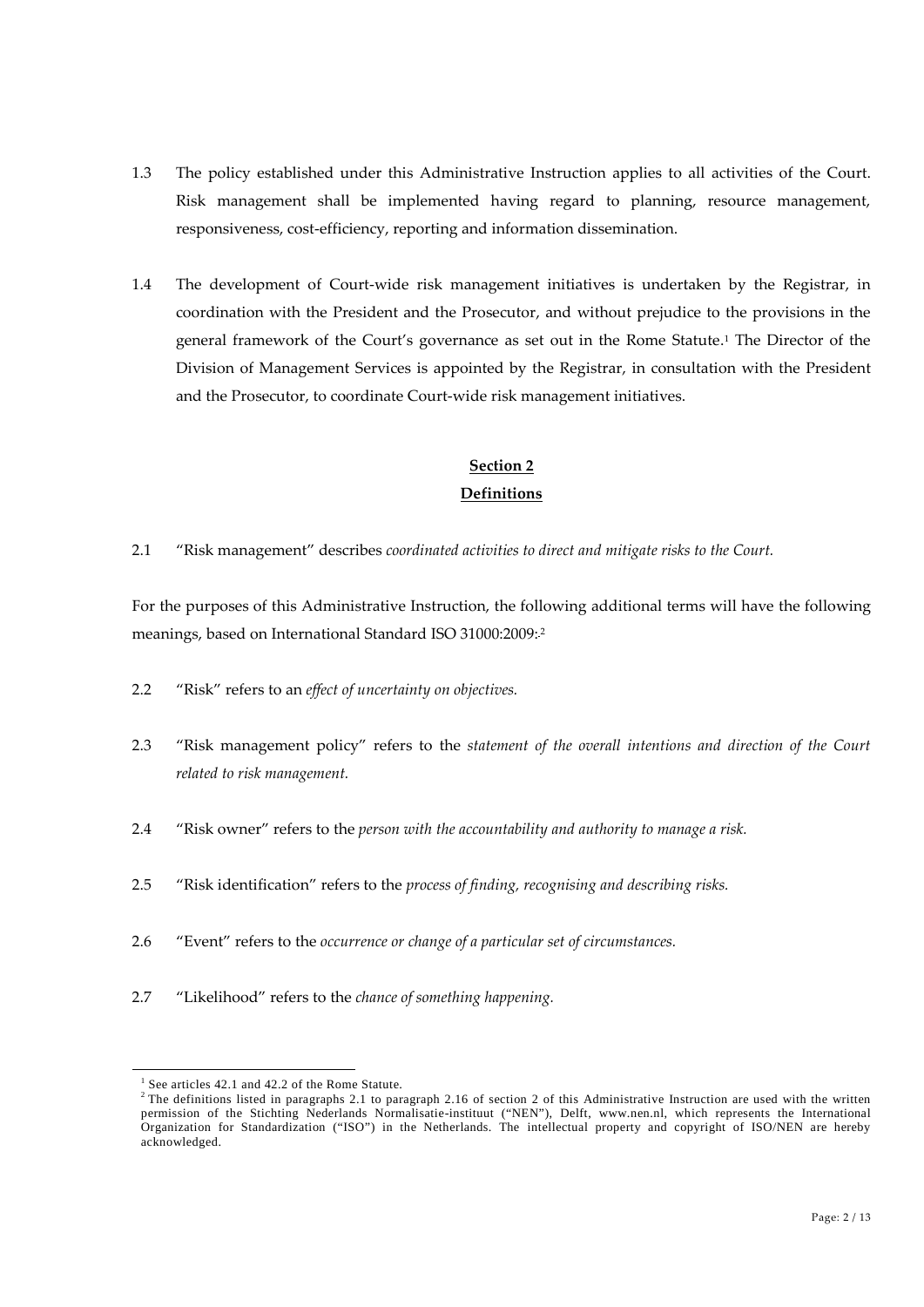- 2.8 "Consequence" refers to the *outcome of an event affecting objectives.*
- 2.9 "Risk analysis" refers to the *process to comprehend the nature of risk and to determine the level of risk.*
- 2.10 "Risk criteria" refer to the *terms of reference against which the significance of a risk is evaluated.*
- 2.11 "Level of risk" refers to the *magnitude of a risk or combination of risks, expressed in terms of the combination of consequences and their likelihood*.
- 2.12 "Risk evaluation" refers to the *process of comparing the results of risk analysis with risk criteria to determine whether the risk and/or its magnitude is acceptable or tolerable.*
- 2.13 "Risk treatment" refers to the *process to modify risk*.
- 2.14 "Residual risk" refers to the *risk remaining after risk treatment*.
- 2.15 "Monitoring" refers to the *continual checking, supervising, critically observing or determining the status in order to identify change from the performance level required or expected.*
- 2.16 "Review" refers to the *activity undertaken to determine the suitability, adequacy and effectiveness of the subject matter to achieve established objectives.*
- 2.17 "Manager(s)" is/are the heads of the Organisational Units of the Court.
- 2.18 "Organisational Unit" is an organ, division, section, office or unit within the Court.
- 2.19 "Risk Register" refers to the list of risks identified by the Court in a given period.

## **Section 3**

#### **Principles**

- 3.1 Risk management at the Court is carried out based on the following principles:
	- 3.1.1 The precondition of effective risk management is the establishment of objectives: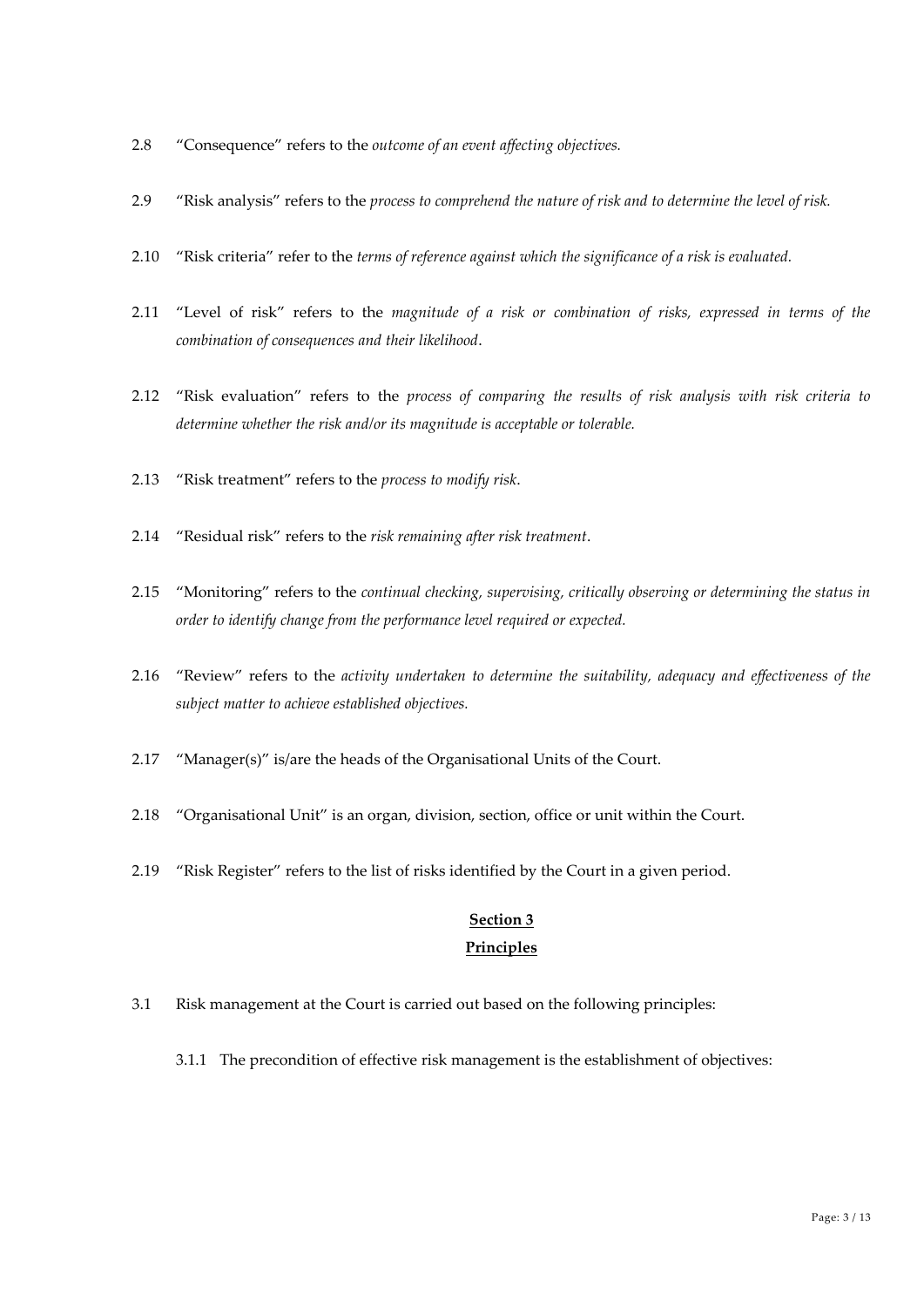Risk management at the Court is aligned to its Strategic Plan.<sup>3</sup> To effectively implement risk management, managers shall ensure that their operational and managerial objectives and constraints are clearly identified and prioritised.

3.1.2 Risk management is part of the responsibilities of management and managers shall address all risks specific to their functions: Based on the risk assessment in a given situation and on the best available information,

managers shall determine the best measures for managing each risk and shall implement them if they are within their allocated resources and authority. Managers may alternatively accept a risk if it is within their authority to do so. Whenever it is beyond their allocated resources or authority, managers shall immediately refer their recommendations up to the next level of authority and shall follow up on the results.

3.1.3 Risk management is embedded in effective and efficient management:

The principle of optimum use of Court resources shall be applied to the management of risks. Decisions related to risk management shall be made traceable by means of a written record of the risk assessment and the mitigation measures implemented.

- 3.1.4 The risk management process is conducted according to the following steps:
	- (1) risk assessment (identification; analysis in terms of likelihood and consequences; and evaluation against the risk criteria);
	- (2) risk responses and action plans;
	- (3) monitoring and review;
	- (4) communication; and
	- (5) reporting.



<sup>3</sup> Available at: https://www.icc-cpi.int/iccdocs/registry/Strategic\_Plan\_2013-2017\_\_update\_Jul\_2015.pdf.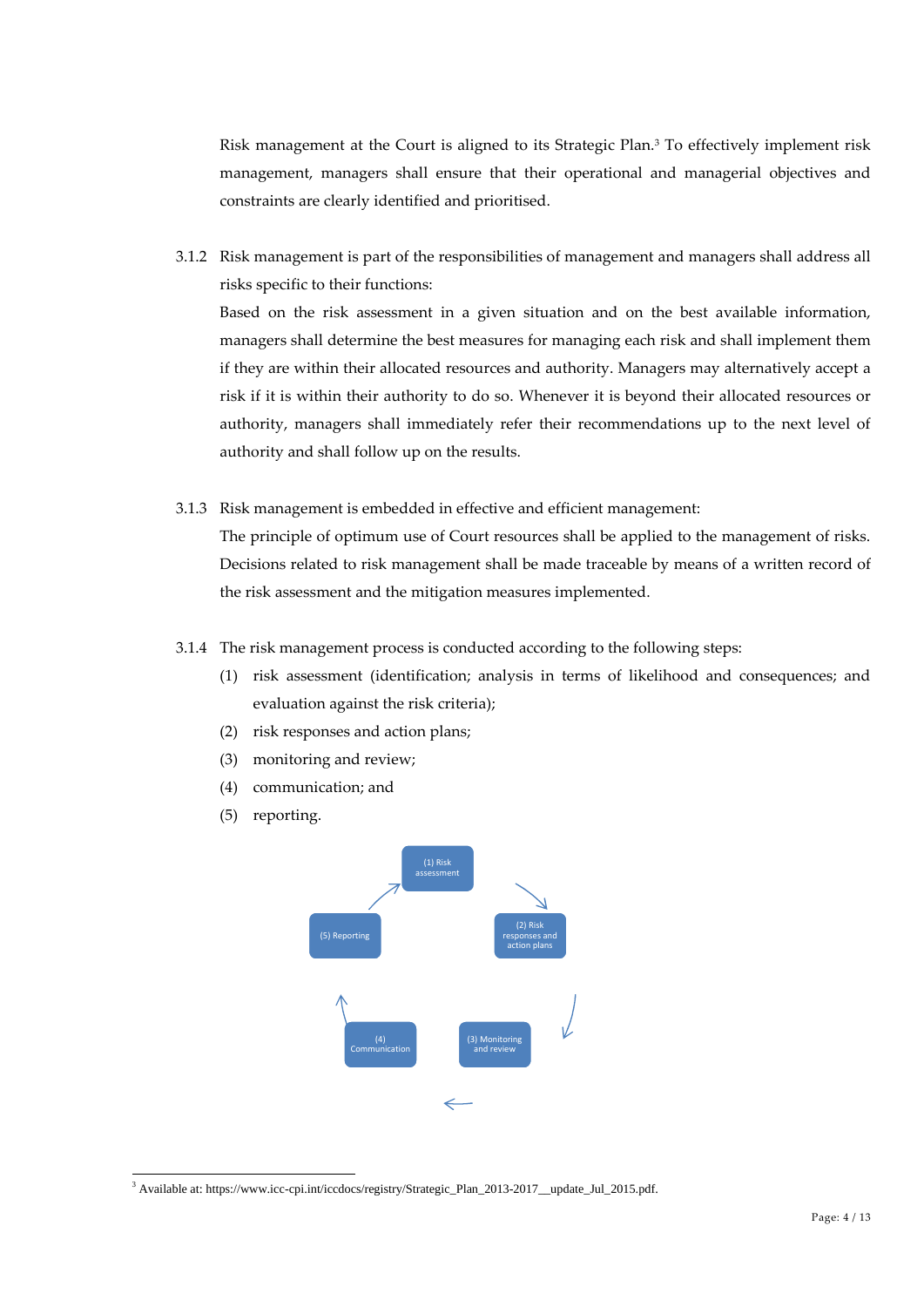# **Section 4 Risk Criteria**

4.1 Each identified risk shall be assigned a risk rating based on an analysis of the likelihood of its occurrence and the severity of the consequences. This is measured in financial terms or otherwise by the impact on the strategic goals, reputation, or security of persons, assets or information. In order to enable meaningful, coherent and comparable risk reporting throughout the Court, the determination of the detailed scales shall take into consideration the following general guiding principles:

| Consequence                                | Financial <sup>4</sup>                        |    | Strategic Goals <sup>5</sup>                                                                                                  |   | Reputation                                                                                                                                                             |
|--------------------------------------------|-----------------------------------------------|----|-------------------------------------------------------------------------------------------------------------------------------|---|------------------------------------------------------------------------------------------------------------------------------------------------------------------------|
| <b>MAJOR</b><br><b>IMPACT</b><br>(4)       | More<br>than 10<br>million<br>euros           |    | Several judicial and<br>prosecutorial, managerial or<br>cooperation and support<br>strategic goals will not be<br>achieved    |   | Adverse international<br>press coverage or<br>reaction from the Court's<br>main stakeholders,<br>leading to a severe loss<br>of faith in the mission of<br>the Court   |
| <b>SIGNIFICANT</b><br><b>IMPACT</b><br>(3) | Between<br>5 and 10<br>million<br>euros       | õŘ | One or two judicial and<br>prosecutorial, managerial or<br>cooperation and support<br>strategic goals will not be<br>achieved | õ | Adverse international<br>press coverage or<br>reaction from the Court's<br>main stakeholders,<br>leading to a significant<br>impact on the<br>functioning of the Court |
| <b>MODERATE</b><br><b>IMPACT</b><br>(2)    | <b>Between</b><br>1 and 5<br>million<br>euros |    | One or two managerial or<br>cooperation and support<br>strategic goals will not be<br>achieved                                |   | Adverse localised press<br>coverage and repeated<br>criticism by stakeholders,<br>leading to moderate<br>impact on the<br>functioning of the Court                     |
| <b>MINOR</b><br><b>IMPACT</b><br>(1)       | Less than<br>1 million<br>euros               |    | One or two managerial or<br>cooperation and support<br>strategic goals will be affected                                       |   | Minimal publicity or<br>internal criticism, with<br>some impact on the<br>functioning of the Court                                                                     |

4.1.1 Severity of consequence:

 $^4$  Amounts are subject to change. Any change will be communicated accordingly.<br> $^5$  As indicated in the Strategic Plan of the Court, see footnote 2 above.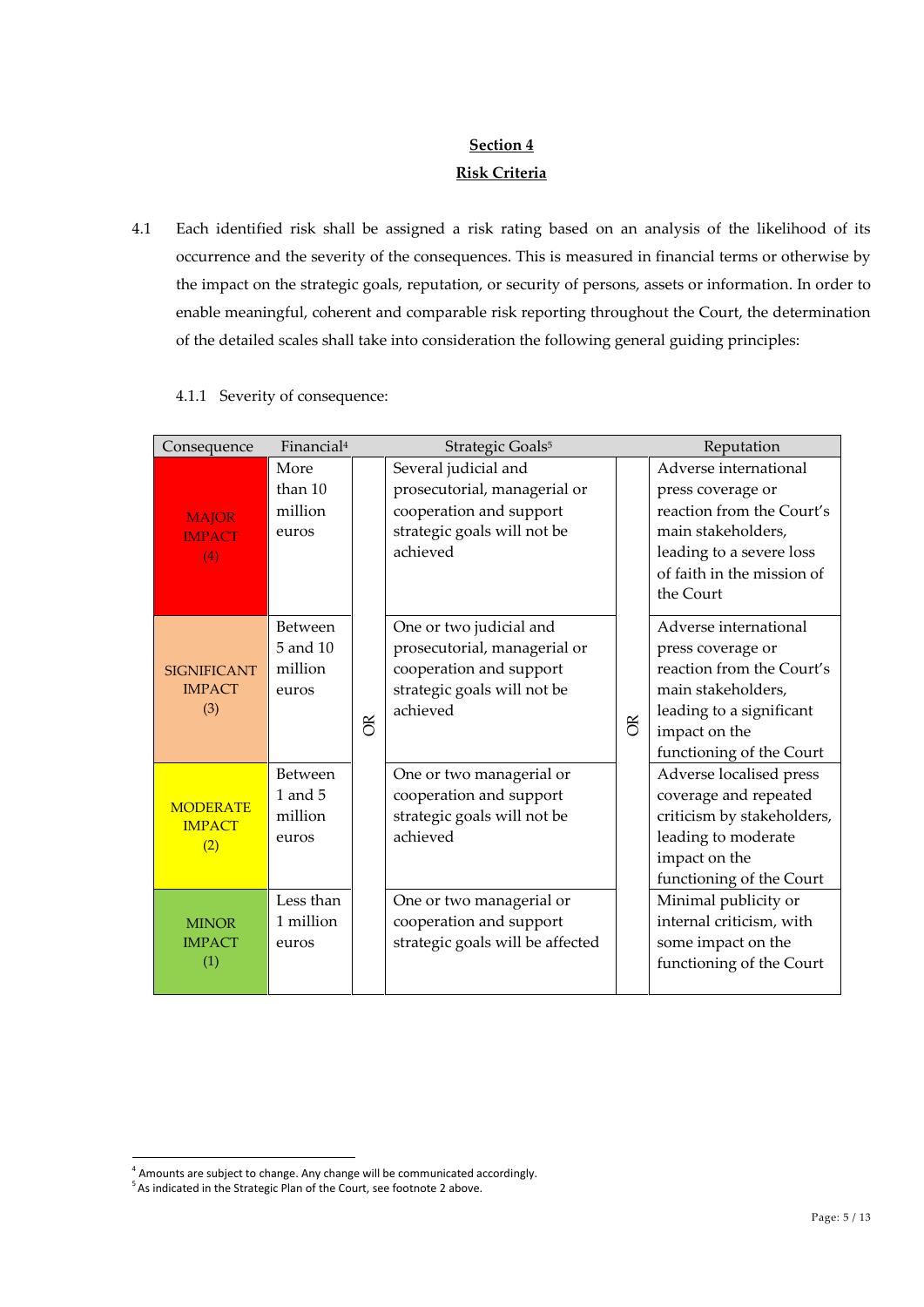#### 4.1.2 Likelihood of occurrence:

| Likelihood                             | Likelihood of a risk materialising                                                                                                                                                                                                                                                         |  |  |  |  |  |  |
|----------------------------------------|--------------------------------------------------------------------------------------------------------------------------------------------------------------------------------------------------------------------------------------------------------------------------------------------|--|--|--|--|--|--|
| <b>HIGH</b><br>(4)                     | Four or more occurrences (quarterly) of inadequate/ineffective controls that<br>exposed the Court to this category of risk during the last year;<br>OR.<br>It is almost certain that the risk will materialise during the year.                                                            |  |  |  |  |  |  |
| <b>MEDIUM TO</b><br><b>HIGH</b><br>(3) | More<br>four<br>than<br>fewer<br>than<br>but<br><sub>one</sub><br>of<br>$\alpha$<br>occurrences<br>more<br>inadequate/ineffective controls that exposed the Court to this category of risk<br>during the last year;<br>OR.<br>It is likely that the risk will materialise during the year. |  |  |  |  |  |  |
| <b>LOW TO</b><br><b>MEDIUM</b><br>(2)  | One instance of inadequate/ineffective control that exposed the Court to this<br>category of risk during the last year;<br>OR.<br>Is it unlikely that the risk will materialise during the year.                                                                                           |  |  |  |  |  |  |
| LOW<br>(1)                             | No previous instances of inadequate/ineffective controls that exposed the<br>Court to this category of risk during the last year:<br>OR<br>It is rare that the risk will materialise during the year.                                                                                      |  |  |  |  |  |  |

4.2 On the basis of the above principles for scaling, each risk must be assessed and rated into a 4x4 matrix. Risks are rated as having major impact, significant impact, moderate impact or minor impact, and will be graphically depicted in red, orange, yellow or green, as follows:

|                      | Moderate | Significant | Significant | Major       |  |  |
|----------------------|----------|-------------|-------------|-------------|--|--|
| High                 | (Yellow) | (Orange)    | (Orange)    | (Red)       |  |  |
| Medium               | Minor    | Moderate    | Moderate    | Significant |  |  |
| to high              | (Green)  | (Yellow)    | (Yellow)    | (Orange)    |  |  |
| Low to               | Minor    | Minor       | Moderate    | Significant |  |  |
| Likelihood<br>medium | (Green)  | (Green)     | (Yellow)    | (Orange)    |  |  |
| Low                  | Minor    | Minor       | Minor       | Moderate    |  |  |
|                      | (Green)  | (Green)     | (Green)     | (Yellow)    |  |  |
|                      | Minor    | Moderate    | Significant | Major       |  |  |
| Consequence          |          |             |             |             |  |  |

#### **Risk assessment and risk rating matrix**

- 4.3 Risks will be managed and treated in accordance with the established risk rating as follows:
	- 4.3.1 *Minor risks*: acceptance of the risk by an informed decision and continued existing controls as required.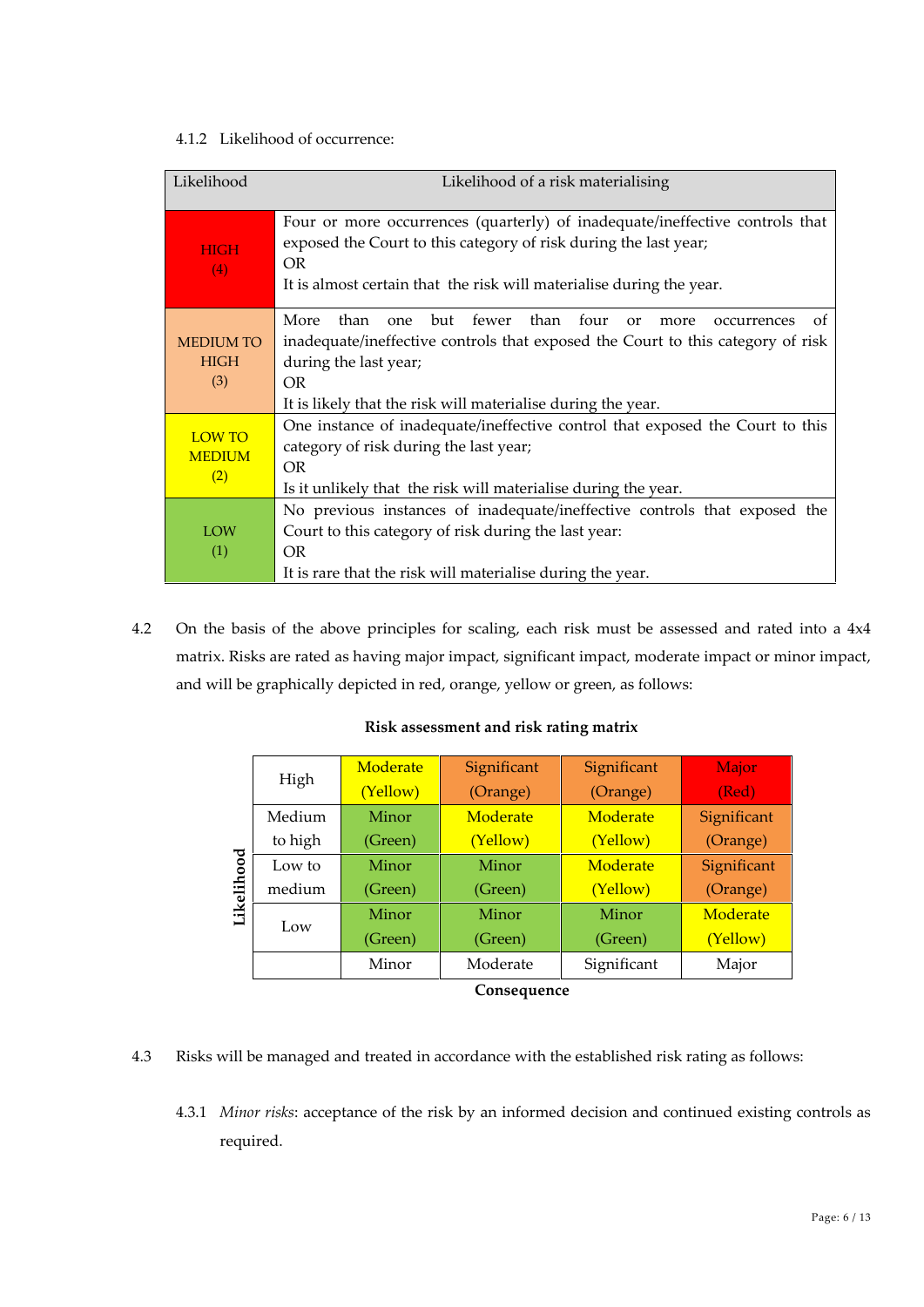Minor risks are accepted when the risk treatment costs are higher than the estimated costs associated with the occurrence of the risk. These risks are subject to yearly review. Minor risks that accumulate in one operational area can be the source of significant or even major risks. These accumulated risks are reviewed every six months.

- 4.3.2 *Moderate risks*: acceptance of the risk by an informed decision and implementation of change actions to reduce risk. Continue existing controls and evaluate need for contingency planning. Typical measures would include, but not be limited to, design changes for systems or procedures. Typical change and control actions include, but are not limited to, detection by analysis, direct monitoring or inspection and early application of responses to limit the extent of the consequences. Moderate risks are accepted when the risk treatment costs are higher than the estimated costs associated with the occurrence of the risk. These risks are reviewed every six months.
- 4.3.3 *Significant risks:* implement further actions to reduce risk. Continue existing controls and create contingency plan.

Typical measures would include, but not be limited to, actions to modify plans or costs, or to set up alternative operating ways and means, or decisions to insure against the risks concerned. Section Chiefs and other risk owners, as applicable, shall draw to the attention of their relevant manager the actions they propose to reduce these risks. Acceptance of significant risks is not authorised at the Court, except where they are considered to be unavoidable and where acceptance has been specifically approved by the Coordination Council. These risks are reviewed every quarter.

4.3.4 *Major risks:* without prejudice to the provisions in the general framework of the Court's governance set out in the Rome Statute, $6$  major risks shall be resolved primarily through (i) immediate action to reduce risk, or (ii) formal Coordination Council acceptance that the existing risk mitigation is sufficient, or (iii) Coordination Council agreement of the proposed action plan, or (iv) Coordination Council acceptance of the risk when no mitigation is possible. Measures for major risks may involve substantial redeployment of resources, re-stating agreements with third parties, modifying commitments (including funding), requesting exceptions to existing regulations, or redefining Court-wide plans. Representatives of the Major Programmes shall draw to the attention of the Risk Management Committee (see section 5), for consideration, through the Director of the Division of Management Services, the actions they propose to avoid such risks. Acceptance of major risks shall be authorised only where

 $6$  See articles 42.1 and 42.2 of the Rome Statute.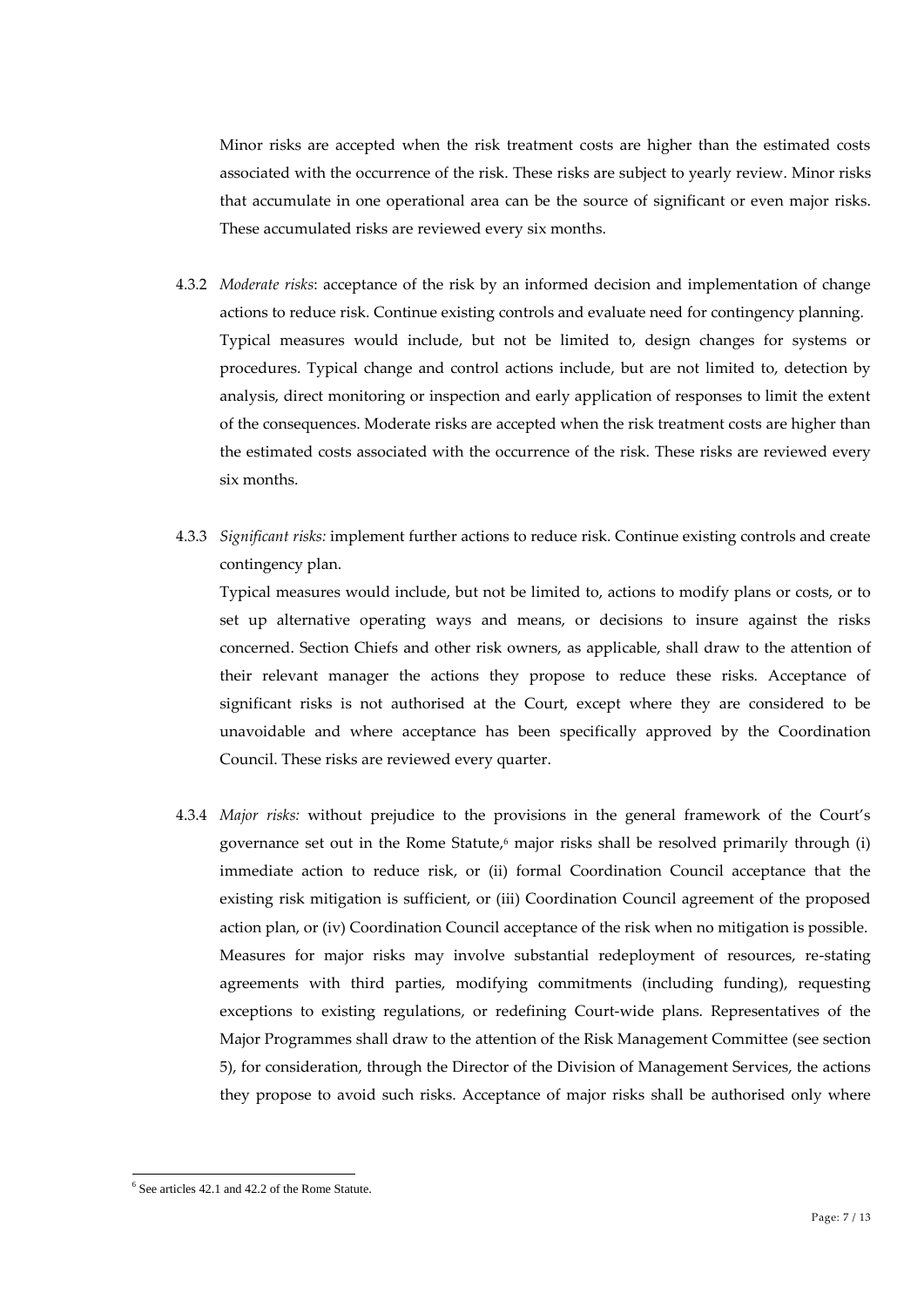such risks are considered to be unavoidable and where formal approval is given by the Coordination Council. These risks are reviewed every quarter.

## **Section 5 Risk Management Committee**

- 5.1 A Risk Management Committee ("the Committee") is hereby established, whose mandate is:
	- 5.1.1 to inform and advise the Coordination Council on all major and significant risks. A selection of major and significant risks should be presented by the Committee to the Coordination Council once a year;
	- 5.1.2 to advise the Coordination Council on mitigation strategies to manage major and significant risks;
	- 5.1.3 to review and monitor risk management implementation and practice, including the definition of risk criteria, to ensure relevant and consistent application Court-wide;
	- 5.1.4 to ensure that risk management practices are aligned and support the Strategic Plan of the Court; and
	- 5.1.5 to provide stakeholders with the required guidance and instructions, including but not limited to the necessary templates, regarding the application and interpretation of this Administrative Instruction.
- 5.2 The Committee shall be comprised of one Secretary and one member each from the Judiciary, the Office of the Prosecutor and the Registry. The Secretary shall serve in a non-voting capacity. Each voting member will have an alternate to allow for representation in the event that the designated Committee member is unavailable.
- 5.3 A quorum of three members will be required for the performance of any of the functions indicated under section 5.1.
- 5.4 The members and Secretary of the Committee will be appointed by the Registrar, in consultation with the President and the Prosecutor, for a renewable twenty-four month period.
- 5.5 The recommendations of the Committee to the Coordination Council shall be adopted, whenever possible, by consensus. If such consensus is not possible, both the majority's considerations and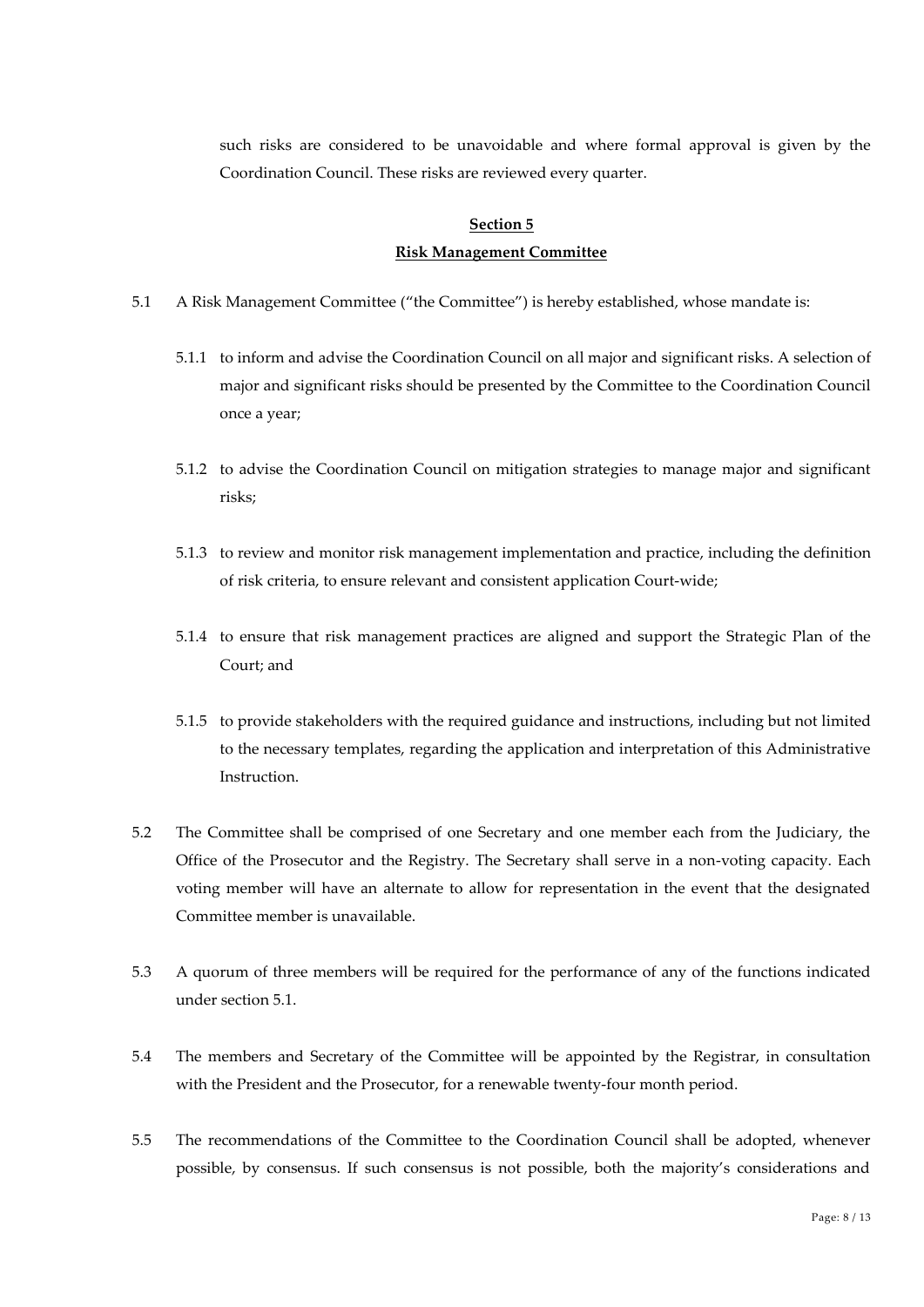decision and dissenting view(s) shall be submitted to the Coordination Council for its review and final decision.

## **Section 6 Roles and responsibilities**

6.1 To identify relevant risks, a bottom-up approach is used to gather significant input from the entire Court and, in turn, enable strategic guidance from the Heads of Organs.

#### *Coordination Council*

- 6.2 The Coordination Council is responsible for the following:
	- 6.2.1 approving the risk management framework and determining required changes to practice if needed;
	- 6.2.2 setting the risk management criteria on a yearly basis upon the recommendation of the Risk Management Committee; and
	- 6.2.3 taking final risk management decisions, particularly regarding major and significant risks, without prejudice to the provisions in the general framework of the Court's governance set out in the Rome Statute.<sup>7</sup>

#### *Representative(s) of Major Programmes*

- 6.3 Each Major Programme shall designate one representative who will be responsible for the following within their designated areas of work:
	- 6.3.1 Organisation, implementation and supervision of risk management activities in their Major Programme. In particular, they shall:
		- a) establish the corresponding risk assessment with regard to their relevant objectives. This shall also include the application of the Court's Risk management policy within the Major Programme and the detailed allocation of responsibilities. The risk assessment shall be updated yearly and presented to the Director of the Division of Management Services, acting on behalf of the Registrar. It covers not only current projects and functions but also future projects and activities;
		- b) formally review and validate the risk assessment and the risk mitigation status of the Major Programme every six months.

<sup>7</sup> See articles 42.1 and 42.2 of the Rome Statute.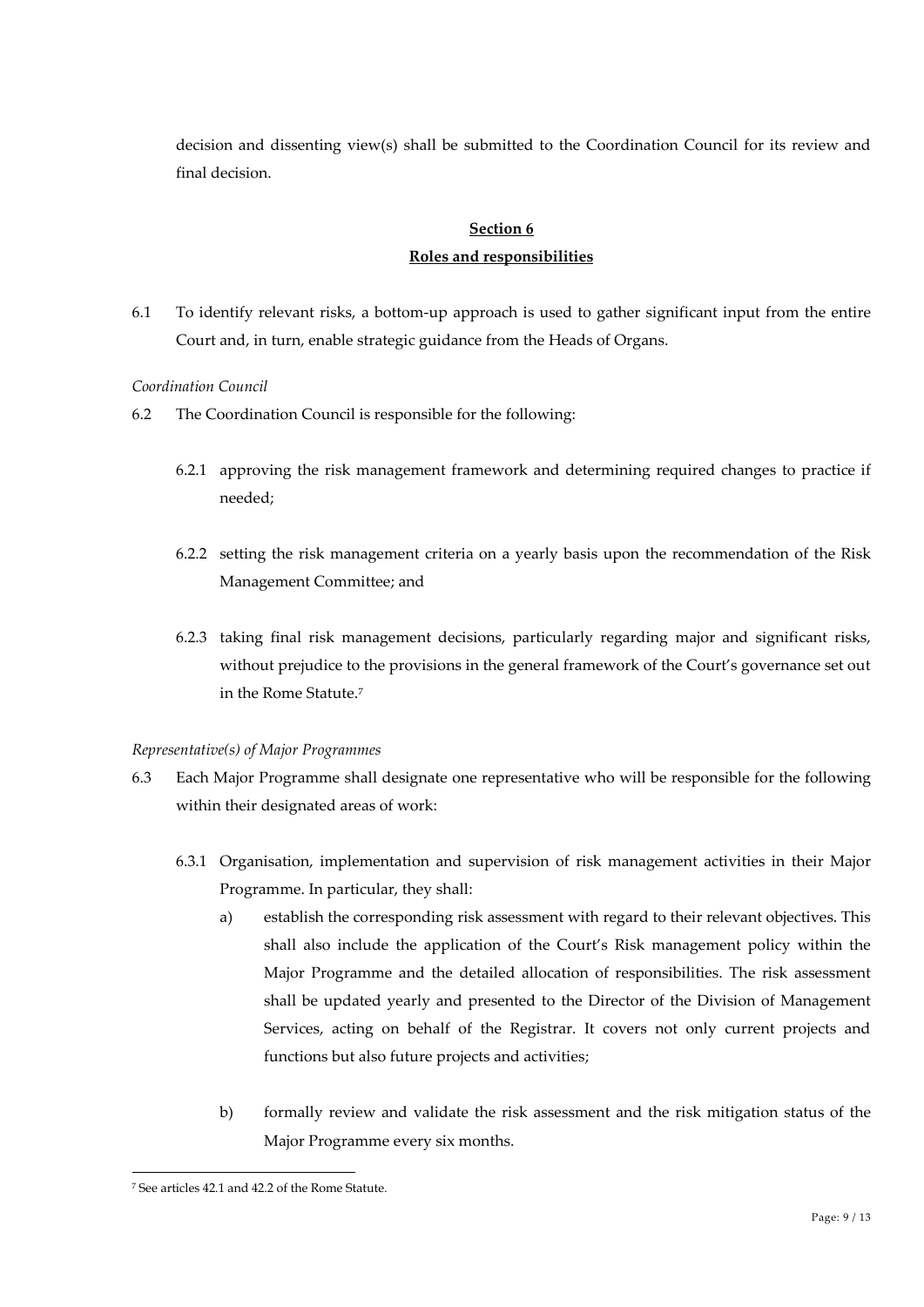- 6.3.2 Whenever required by the nature of the risk, the representatives of Major Programmes shall refer to the Risk Management Committee on:
	- a) risks that cannot be managed within their domain of responsibility; and
	- b) related mitigation measures proposed and their consequences.

#### *Risk Owners*

- 6.4 Risk owners are responsible for the following:
	- 6.4.1 assessing and managing risks related to the objectives of the related organ, division, office, section or unit, including events that may affect responsiveness, availability of assets, continuity of service, security of persons, assets and information, quality, compliance with standards and rules and effectiveness and cost-efficiency of functions;
	- 6.4.2 establishing and arranging effective treatment measures for all risks related to their organ, division, office, section or unit, informing relevant management of the measures adopted to address risks within their domain;
	- 6.4.3 allocating risk management tasks and supervising their implementation. To that end, they shall ensure that:
		- a) bottom-up risk assessments are performed with respect to all relevant objectives related to their organ, division, office, section or unit at major milestones. These assessments shall be updated whenever required and at least on a quarterly basis;
		- b) the resulting risks are prioritised in terms of their estimated impact in time and magnitude; risk reduction proposals are drawn-up, costed, decided, implemented and monitored, and the relevant information is recorded in the Risk Register.
	- 6.4.4 updating, completing and securing the accuracy of the Risk Register for the purpose of monitoring and ensuring the effectiveness of the risk reduction measures undertaken or proposed, and for referral to their representatives of Major Programmes in the event of implementation gaps beyond their control.

#### *Director of the Division of Management Services ("Director of DMS")*

6.5 The Director of DMS coordinates and facilitates, on behalf of the Registrar, the Court-wide identification, assessment, review and determination of mitigation actions relating to major, significant and moderate risks. The Director of DMS is responsible for consolidating the risks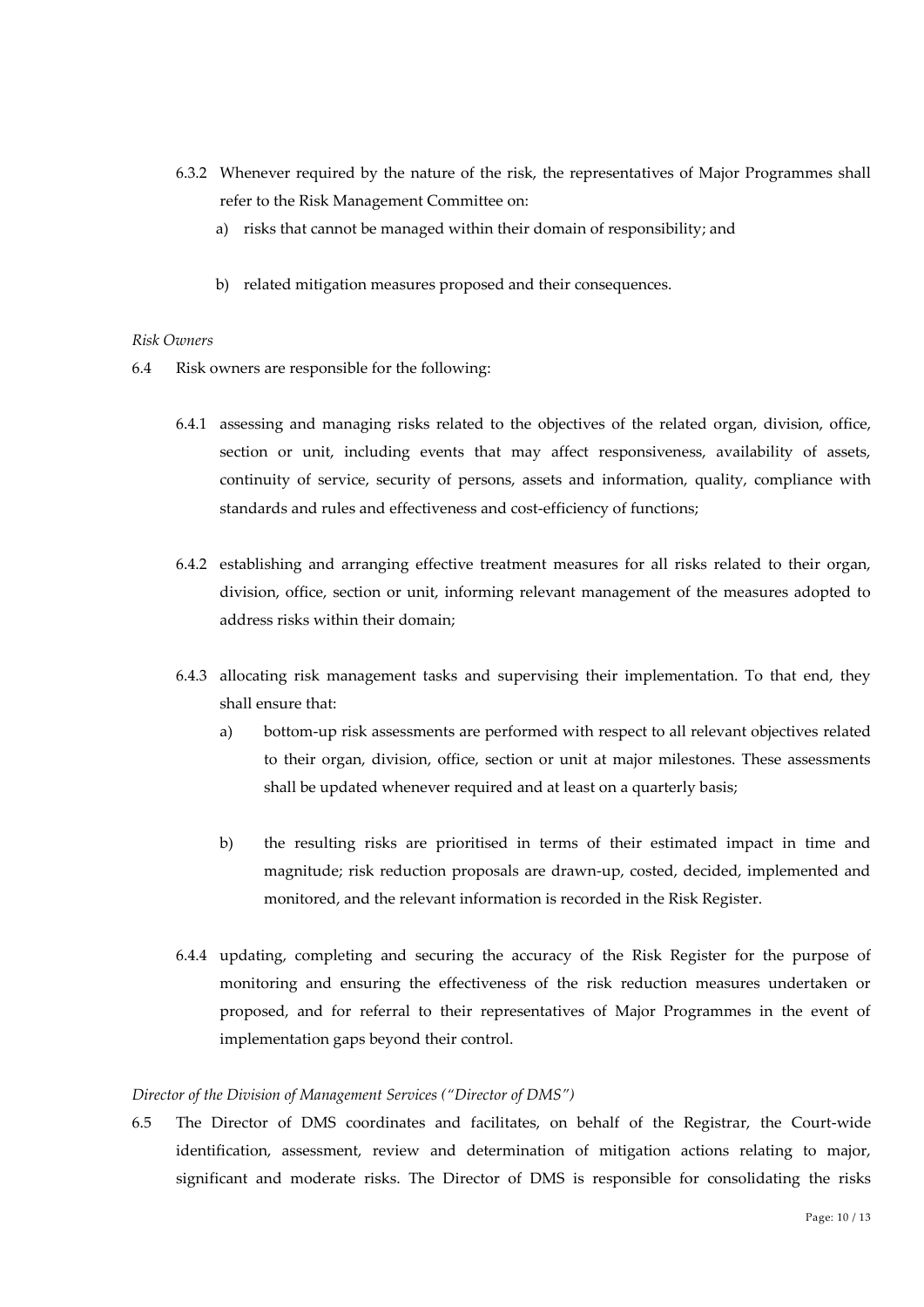identified by the representatives of Major Programmes and for reporting to the Risk Management Committee on a yearly basis.

- 6.6 The Director of DMS is responsible for coordinating the preparation of templates and standard risk related documents, monitoring implementation of risk treatment plans and ensuring that a consistent approach is applied.
- 6.7 The Director of DMS, with the support of the Chief of the Human Resources Section, is responsible for identifying training requirements for staff members and developing the risk awareness programme.
- 6.8 The Director of DMS, with the support of the Chief of the Budget Section, is responsible for aligning the risk management cycle with the budget cycle.

#### *Staff members*

6.9 Staff members shall support their supervisors in the process of risk management by reporting any potential risks they become aware of that affect the achievement of the objectives related to each staff member's responsibilities.

## **Section 7 Timeline**

- 7.1 Risk management shall be performed according to the following annual timeline under the coordination of the Risk Management Committee:
	- a) October to December:

Consolidation of Major Programme-specific: (i) risk assessments (identification, analysis in terms of likelihood and consequences, and evaluation against the risk criteria); and (ii) risk responses and action plans in the Risk Register.

b) January to March:

Heads of Organs' strategic guidance on the consolidated Risk Register and transfer of risk action plans into budget proposals for the following year.

c) April to June:

Monitoring and review of the previous year's action plans.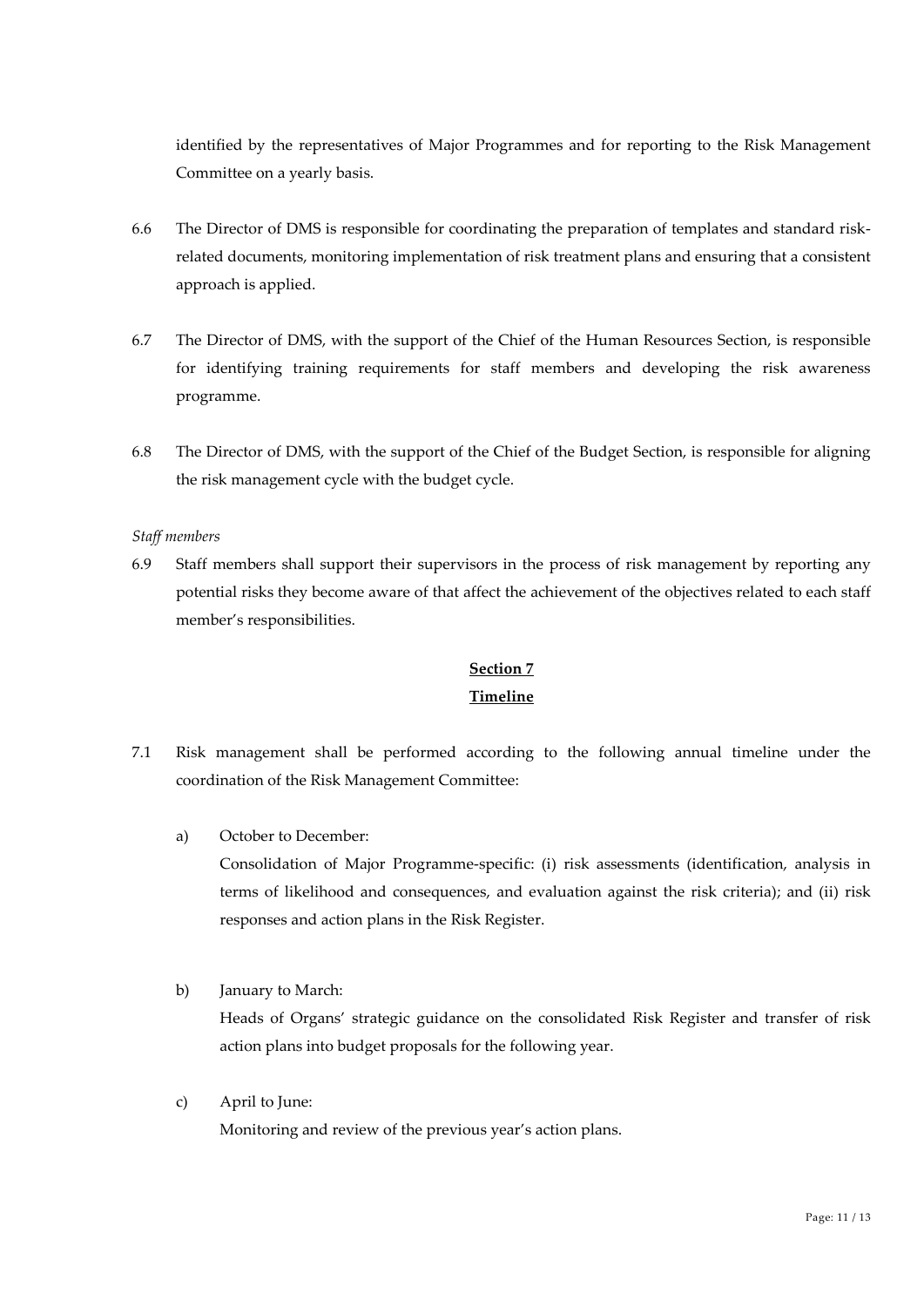d) July to September:

Communication and reporting to oversight bodies.

# **Section 8**

## **General reporting requirements**

- 8.1 Risk reporting is designed to ensure that relevant information regarding the risk management situation is provided at appropriate levels, both internally to the Heads of Organ, representatives of Major Programmes and risk owners, and externally to the Assembly of States Parties, to any of the Court's oversight bodies and/or any other entity related to the Court, as deemed necessary and appropriate by the Coordination Council. The risk reporting shall provide a coherent representation of the portfolio of assessed risks and of the status of the related mitigation measures.
- 8.2 Representatives of Major Programmes shall implement risk reporting through and in coordination with the Director of DMS. In addition, as required but at least once a year, the representatives of Major Programmes shall prepare, in coordination with the Director of DMS, a report to the Heads of Organs to be submitted through the Risk Management Committee, and to the Audit Committee and the Committee on Budget and Finance. This report shall also be provided to the Office of Internal Audit for consideration in its Audit Plan.
- 8.3 The Court will report on its risk management performance based on the following indicators:
	- a) number of reviews and follow-up of action plans;
	- b) yearly involvement of the Risk Management Committee and the Coordination Council; and
	- c) number of risks identified, evaluated and mitigated.

## **Section 9 Confidentiality**

9.1 All information related to the risks covered by this Administrative Instruction and all supporting documentation generated for risk reporting shall be classified as "confidential" and treated accordingly, under the terms set out in the Court's applicable legal framework.